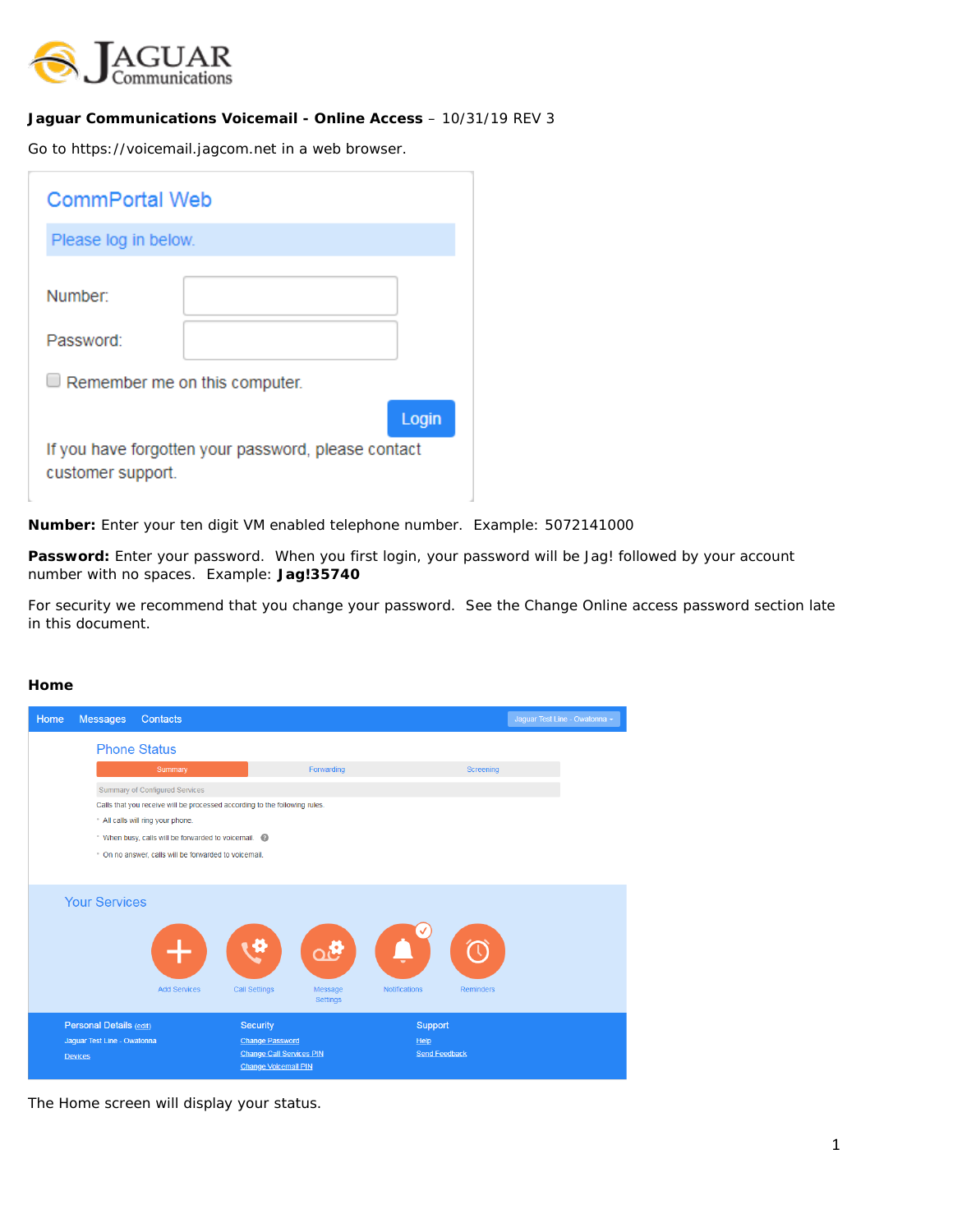## **Listen to and manage your messages**

By clicking on the link Messages you will be taken to the messages section. Use the Messages section to listen to and manage your messages.

| Home<br>Messages            | <b>Contacts</b>              |                                 |                                 | Jaguar Test Line - Owatonna -     |
|-----------------------------|------------------------------|---------------------------------|---------------------------------|-----------------------------------|
|                             | Messages (1 New)             | <b>Deleted</b>                  |                                 | ☆                                 |
| New Voicemail               |                              |                                 |                                 | Delete All                        |
|                             | Jaguar Comm - (507) 214 1000 |                                 | 匾<br>Thu 10/31, 9:45 am, 5 secs | Ť<br>Actions $\blacktriangledown$ |
|                             |                              |                                 |                                 |                                   |
| Personal Details (edit)     |                              | <b>Security</b>                 | Support                         |                                   |
| Jaguar Test Line - Owatonna |                              | <b>Change Password</b>          | He                              |                                   |
| <b>Devices</b>              |                              | <b>Change Call Services PIN</b> | <b>Send Feedback</b>            |                                   |
|                             |                              | <b>Change Voicemail PIN</b>     |                                 |                                   |

 $\blacktriangleright$ Click on the play icon to play the message (You must have a device that has speakers).

Click on the Delete Icon to delete the message.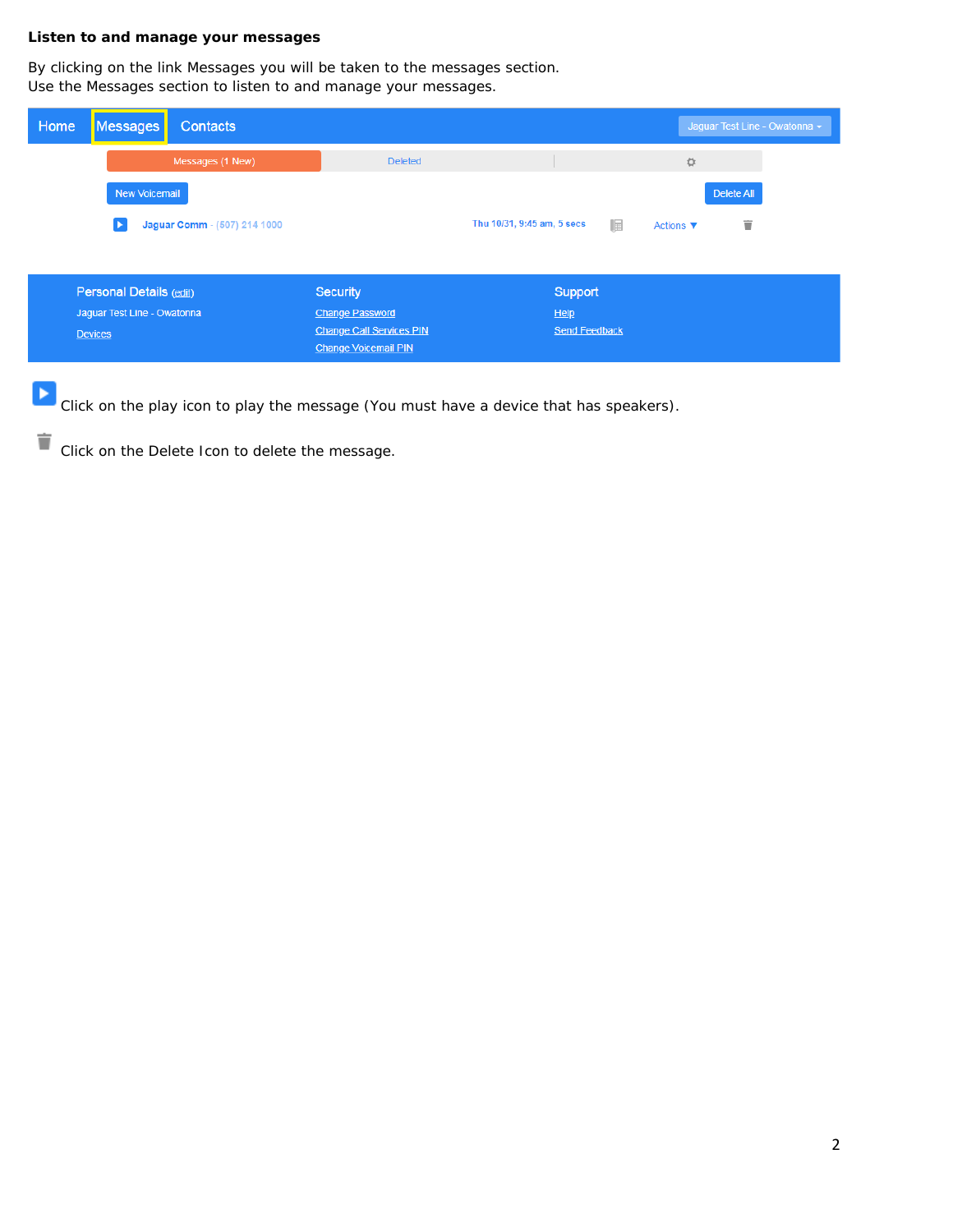### **Change Telephone access PIN**

This is to change the PIN that is used for listening to and managing messages while using a telephone to call into the system. See Telephone Access VM Instructions at [http://support.jagcom.net](http://support.jagcom.net/) under the Voice section.

| Home | <b>Messages</b>             | Contacts                                                                   |                                                                |                      |                      | Jaquar Test Line - Owatonna - |
|------|-----------------------------|----------------------------------------------------------------------------|----------------------------------------------------------------|----------------------|----------------------|-------------------------------|
|      |                             | <b>Phone Status</b>                                                        |                                                                |                      |                      |                               |
|      |                             | Summary                                                                    | Forwarding                                                     |                      | Screening            |                               |
|      |                             | Summary of Configured Services                                             |                                                                |                      |                      |                               |
|      |                             | Calls that you receive will be processed according to the following rules. |                                                                |                      |                      |                               |
|      |                             | All calls will ring your phone.                                            |                                                                |                      |                      |                               |
|      |                             | * When busy, calls will be forwarded to voicemail.                         |                                                                |                      |                      |                               |
|      |                             | . On no answer, calls will be forwarded to voicemail.                      |                                                                |                      |                      |                               |
|      |                             |                                                                            |                                                                |                      |                      |                               |
|      |                             |                                                                            |                                                                |                      |                      |                               |
|      | <b>Your Services</b>        |                                                                            |                                                                |                      |                      |                               |
|      |                             | <b>Add Services</b>                                                        | ø<br>ුලි<br><b>Call Settings</b><br>Message<br><b>Settings</b> | <b>Notifications</b> | <b>Reminders</b>     |                               |
|      | Personal Details (edit)     |                                                                            | Security                                                       |                      | Support              |                               |
|      | Jaguar Test Line - Owatonna |                                                                            | <b>Change Password</b>                                         |                      | He                   |                               |
|      | <b>Devices</b>              |                                                                            | <b>Change Call Services PIN</b>                                |                      | <b>Send Feedback</b> |                               |
|      |                             |                                                                            | Change Voicemail PIN                                           |                      |                      |                               |

- Click on Change Voicemail PIN in the bottom menu.
- In the new window that opens, enter your current PIN, New PIN and Confirm new PIN.
- Click on the Confirm button.

## Change Voicemail PIN

| Current PIN:     |                |        |
|------------------|----------------|--------|
| New PIN:         |                |        |
| Confirm new PIN: |                |        |
|                  |                |        |
|                  | <b>Confirm</b> | Cancel |

PIN codes must meet the following requirements.

- Consist of digits only.
- Be between 6 and 20 characters long.
- Not have a single digit repeated more than 2 times in a row.
- Not be a numeric sequence, e.g. 12345 or 54321.
- Not contain, or match part of the telephone number associated with this account.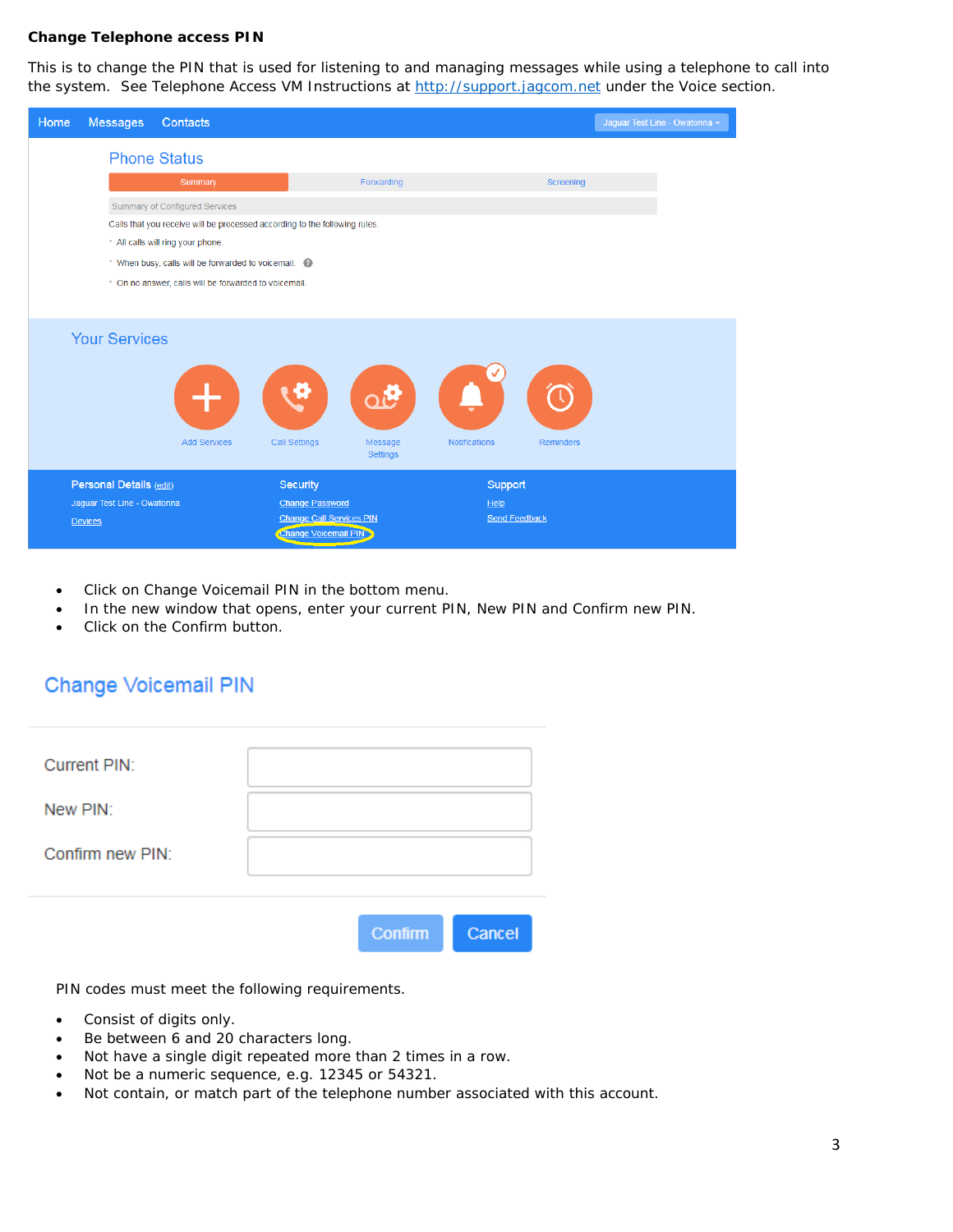## **VM Greeting**

If you would like to record a personalized greeting for your VM you will need to use the Telephone access instructions. This requires you to use a telephone to call into the system to make the recording. See Telephone Access VM Instructions at [http://support.jagcom.net](http://support.jagcom.net/) under the Voice section.

| Home<br><b>Messages</b>     | Contacts                                                                   |                                                                |                                          | Jaguar Test Line - Owatonna - |
|-----------------------------|----------------------------------------------------------------------------|----------------------------------------------------------------|------------------------------------------|-------------------------------|
| <b>Phone Status</b>         |                                                                            |                                                                |                                          |                               |
|                             | Summary                                                                    | Forwarding                                                     | Screening                                |                               |
|                             | Summary of Configured Services                                             |                                                                |                                          |                               |
|                             | Calls that you receive will be processed according to the following rules. |                                                                |                                          |                               |
|                             | * All calls will ring your phone.                                          |                                                                |                                          |                               |
|                             | * When busy, calls will be forwarded to voicemail.                         |                                                                |                                          |                               |
|                             | * On no answer, calls will be forwarded to voicemail.                      |                                                                |                                          |                               |
|                             |                                                                            |                                                                |                                          |                               |
| <b>Your Services</b>        | <b>Add Services</b>                                                        | e<br><b>Call Settings</b><br>Message<br><b>Settings</b>        | <b>Notifications</b><br><b>Reminders</b> |                               |
| Personal Details (edit)     |                                                                            | Security                                                       | Support                                  |                               |
| Jaguar Test Line - Owatonna |                                                                            | <b>Change Password</b>                                         | He<br><b>Send Feedback</b>               |                               |
| <b>Devices</b>              |                                                                            | <b>Change Call Services PIN</b><br><b>Change Voicemail PIN</b> |                                          |                               |

• Click on Message Settings.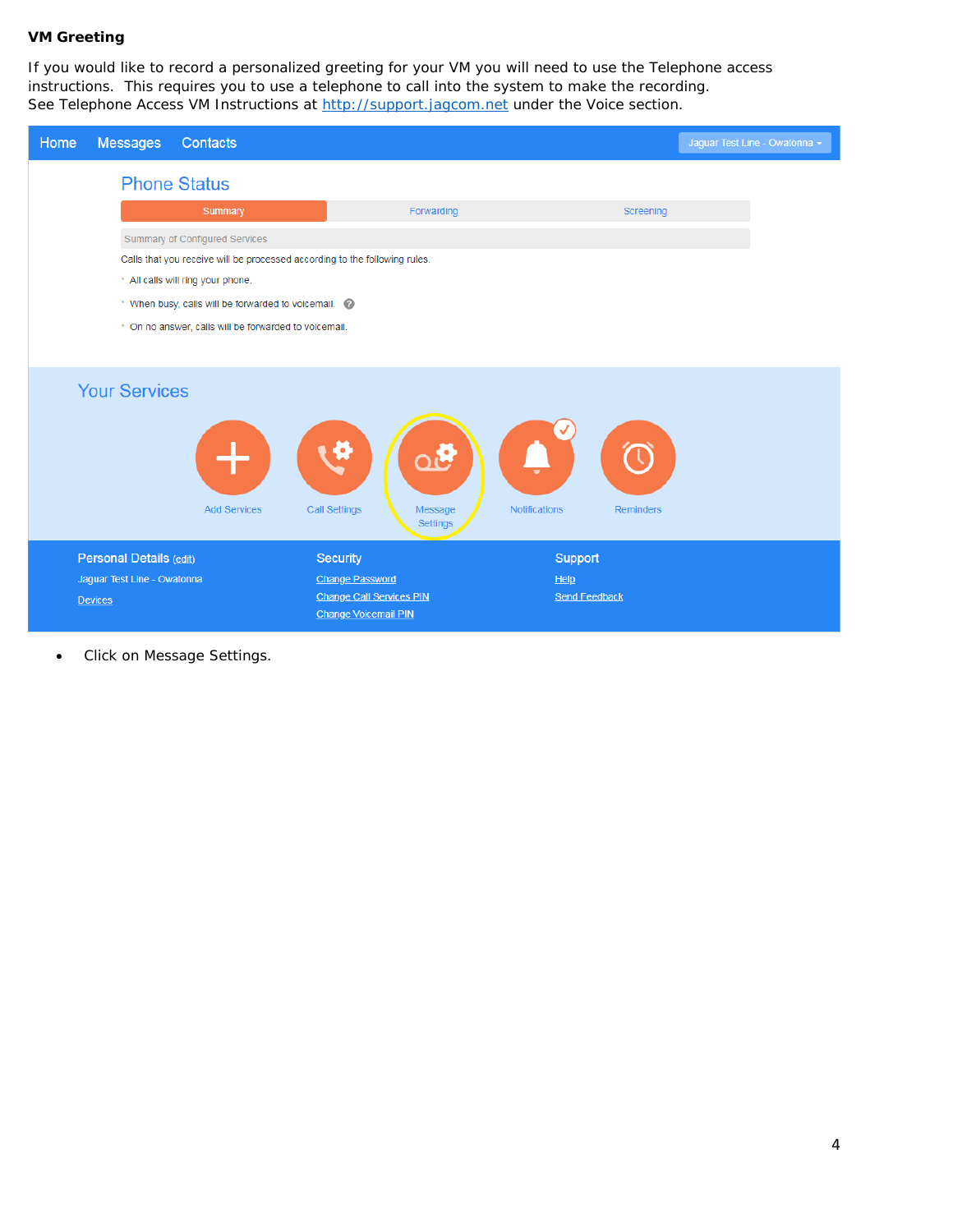| Home           | <b>Messages</b><br>Contacts                                                       |                                                  | Jaguar Test Line - Owatonna - |
|----------------|-----------------------------------------------------------------------------------|--------------------------------------------------|-------------------------------|
|                | ය්<br>Ð<br>╈<br>Add<br>Call<br>Message<br>Settings<br><b>Services</b><br>Settings | $\circledS$<br><b>Notifications</b><br>Reminders | $\rightarrow$                 |
|                | <b>Message Settings</b>                                                           |                                                  | Apply Cancel                  |
|                | $\sqrt{ }$ General                                                                |                                                  |                               |
|                | Incoming calls are forwarded to voicemail after 36 seconds                        |                                                  |                               |
|                | Enable live screening @                                                           |                                                  |                               |
|                | Forward messages as emails                                                        |                                                  |                               |
|                | Forward to:                                                                       |                                                  |                               |
|                | add an email address                                                              |                                                  |                               |
|                | Leave original in Inbox                                                           |                                                  |                               |
|                | ▶ Mailbox Access                                                                  |                                                  |                               |
|                | Voicemail Greeting                                                                |                                                  |                               |
|                | Use the greeting: System with number                                              |                                                  |                               |
|                | $\triangleright$ more options                                                     |                                                  |                               |
|                |                                                                                   |                                                  |                               |
|                | Personal Details (edit)                                                           | <b>Security</b>                                  | Support                       |
|                | Jaguar Test Line - Owatonna                                                       | <b>Change Password</b>                           | He                            |
| <b>Devices</b> |                                                                                   | <b>Change Call Services PIN</b>                  | <b>Send Feedback</b>          |

• Expand Voicemail Greeting by clicking the arrow symbol to the left of Voicemail Greeting.

Change Voicemail PIN

Devices

- By default the greeting will be set to System with number. This plays the normal system greeting, including your phone number.
	- System= this plays the normal system greeting, with no identifying information.
	- System with Name= this plays the normal system greeting, but includes your recorded name

**Send Feedback** 

- Personal = this uses the greeting you recorded using the telephone access method. See Telephone Access VM Instructions at [http://support.jagcom.net](http://support.jagcom.net/) under the Voice section.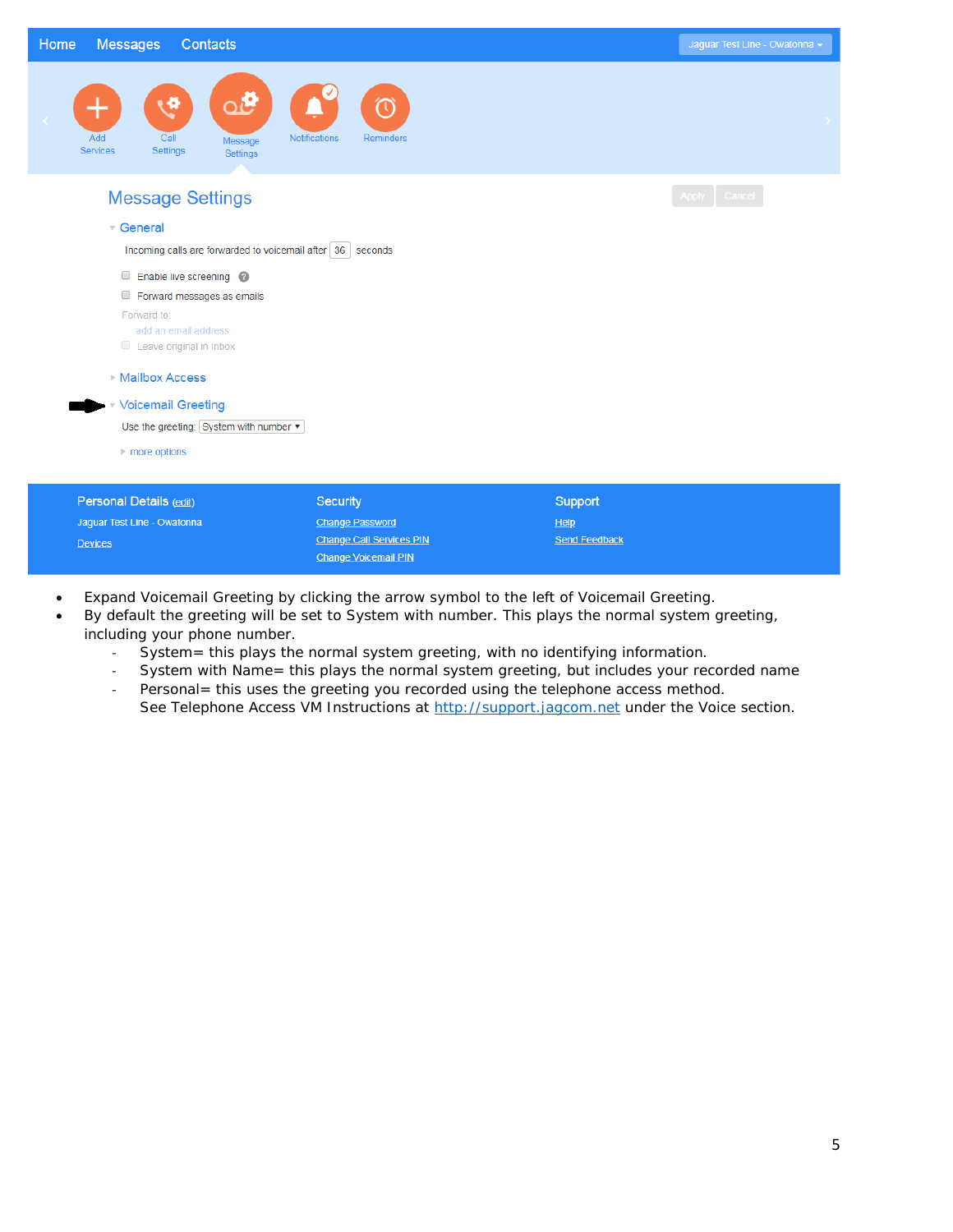### **Change Online Account access password**

This is to change the password you use when logging into the VM system via the web.

| Home | <b>Messages</b>             | Contacts                                                                   |                                                    |                                    |                            |                  | Jaguar Test Line - Owatonna - |
|------|-----------------------------|----------------------------------------------------------------------------|----------------------------------------------------|------------------------------------|----------------------------|------------------|-------------------------------|
|      |                             | <b>Phone Status</b>                                                        |                                                    |                                    |                            |                  |                               |
|      |                             | Summary                                                                    |                                                    | Forwarding                         |                            | Screening        |                               |
|      |                             | Summary of Configured Services                                             |                                                    |                                    |                            |                  |                               |
|      |                             | Calls that you receive will be processed according to the following rules. |                                                    |                                    |                            |                  |                               |
|      |                             | All calls will ring your phone.                                            |                                                    |                                    |                            |                  |                               |
|      |                             | "When busy, calls will be forwarded to voicemail.                          |                                                    |                                    |                            |                  |                               |
|      |                             | * On no answer, calls will be forwarded to voicemail.                      |                                                    |                                    |                            |                  |                               |
|      |                             |                                                                            |                                                    |                                    |                            |                  |                               |
|      | <b>Your Services</b>        | <b>Add Services</b>                                                        | <b>Call Settings</b>                               | olis<br>Message<br><b>Settings</b> | <b>Notifications</b>       | <b>Reminders</b> |                               |
|      | Personal Details (edit)     |                                                                            | <b>Security</b>                                    |                                    | Support                    |                  |                               |
|      | Jaguar Test Line - Owatonna |                                                                            | Change Password<br><b>Change Call Services PIN</b> |                                    | He<br><b>Send Feedback</b> |                  |                               |
|      | <b>Devices</b>              |                                                                            | <b>Change Voicemail PIN</b>                        |                                    |                            |                  |                               |

- Click on Change Password in the bottom menu.
- In the New window that opens, enter your Current Password, New Password and Confirm new password and then click confirm.

# **Change Password**

| Current password:     |                |        |
|-----------------------|----------------|--------|
| New password:         |                |        |
| Confirm new password: |                |        |
|                       |                |        |
|                       | <b>Confirm</b> | Cancel |

Passwords must be at least 8 characters long and contain at least one number, letters and at least one special character. Example: Jag!9512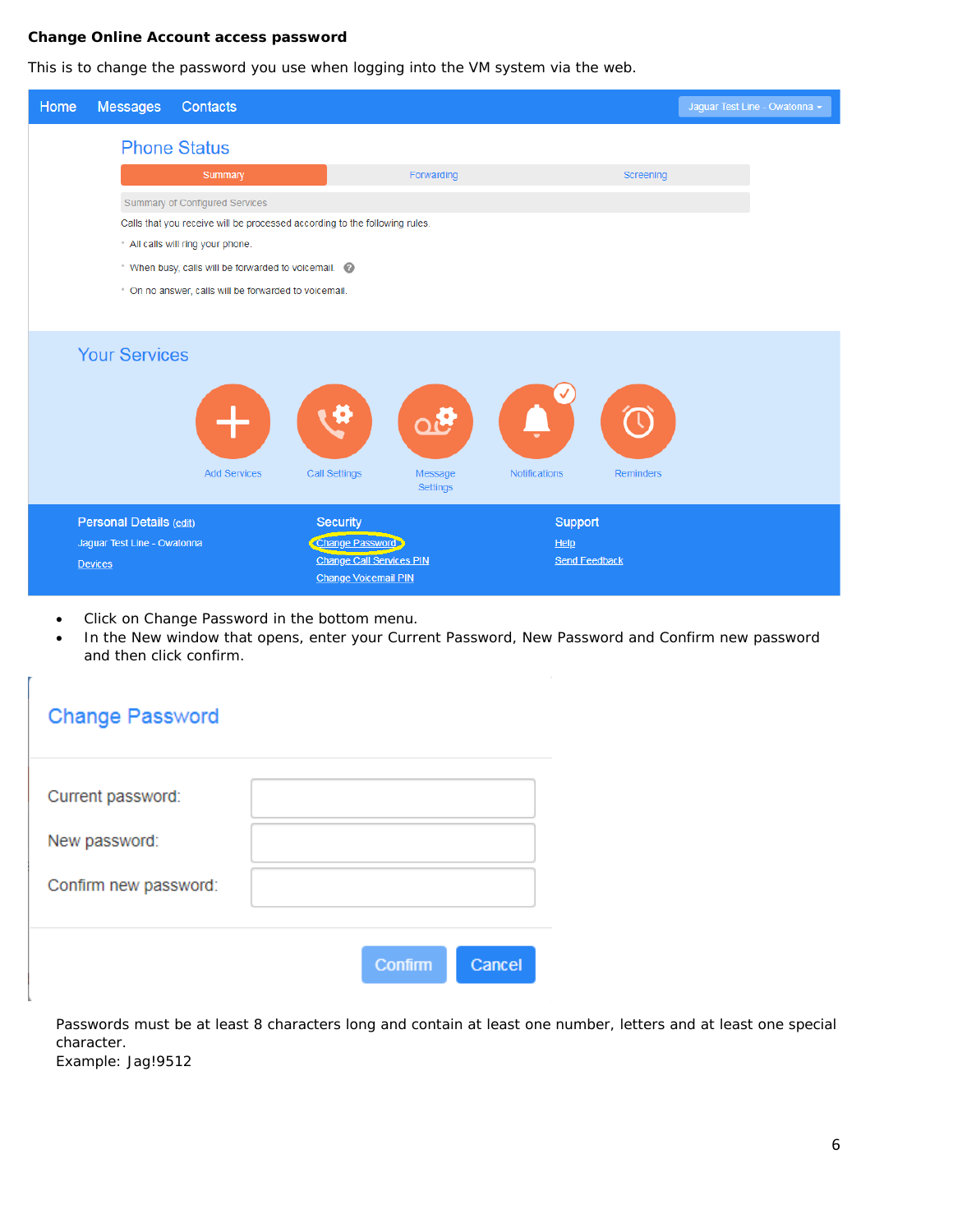## **Receive new VM message notifications via email**



• Click on Message Settings.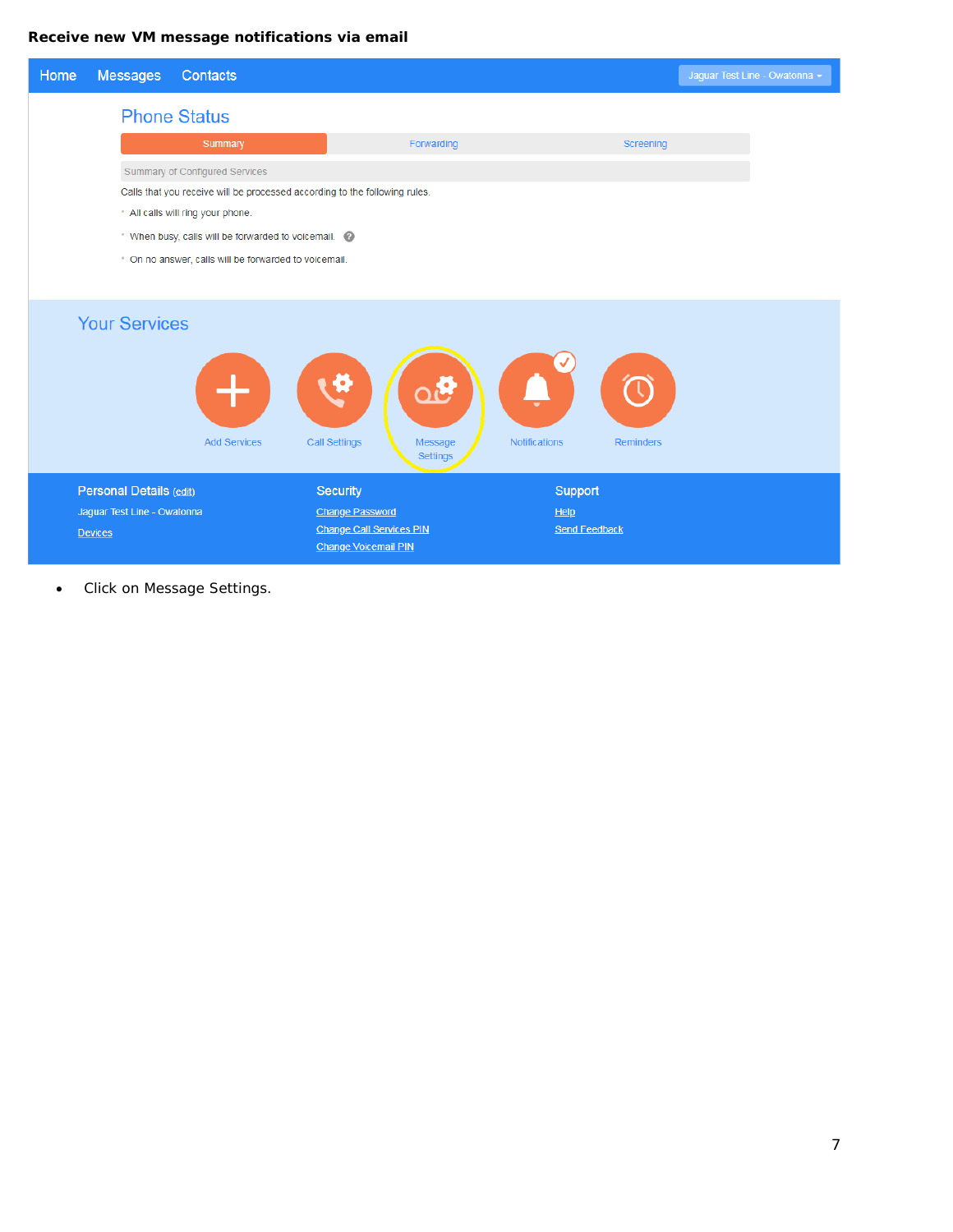| Home<br><b>Messages</b><br>Contacts                                                            |                                                                | Jaguar Test Line - Owatonna - |
|------------------------------------------------------------------------------------------------|----------------------------------------------------------------|-------------------------------|
| ഏ<br><b>A</b><br>┭<br>Add<br>Call<br>Message<br><b>Services</b><br>Settings<br><b>Settings</b> | $\odot$<br><b>Notifications</b><br>Reminders                   |                               |
| <b>Message Settings</b>                                                                        |                                                                | Cancel<br>Apply               |
| $\overline{\phantom{a}}$ General                                                               |                                                                |                               |
| Incoming calls are forwarded to voicemail after 36 seconds                                     |                                                                |                               |
| Enable live screening @                                                                        |                                                                |                               |
| Forward messages as emails                                                                     |                                                                |                               |
| Forward to:<br>add an email address                                                            |                                                                |                               |
| Leave original in Inbox                                                                        |                                                                |                               |
| <b>Mailbox Access</b>                                                                          |                                                                |                               |
| ▶ Voicemail Greeting                                                                           |                                                                |                               |
|                                                                                                |                                                                |                               |
| Personal Details (edit)                                                                        | <b>Security</b>                                                | Support                       |
| Jaguar Test Line - Owatonna                                                                    | <b>Change Password</b>                                         | He                            |
| <b>Devices</b>                                                                                 | <b>Change Call Services PIN</b><br><b>Change Voicemail PIN</b> | <b>Send Feedback</b>          |

- Click on the box to the left of Forward messages as emails to place a checkmark in the box.
- Click on the add an email address link.

| Email Address: |     |        |
|----------------|-----|--------|
|                |     |        |
|                |     |        |
|                | Add | Cancel |

• In the New window that opens, type in a single valid email address that you would like the notification to be sent to and then click Add. Repeat this process for adding an additional email address. The maximum is two email addresses. Example: support@jagcom.net

### **Leave original message in Inbox**

- Checked = You will receive the message notification via email and also have telephone access to the messages as well as have an audible message indicator (stuttered dial tone on your phone) and visual message indicator (if your phone supports this feature).
- Unchecked= You will only receive the message via email notification and *will not* have access to the messages via telephone access or have an audible message indicator and visual message indicator (if your phone supports this feature).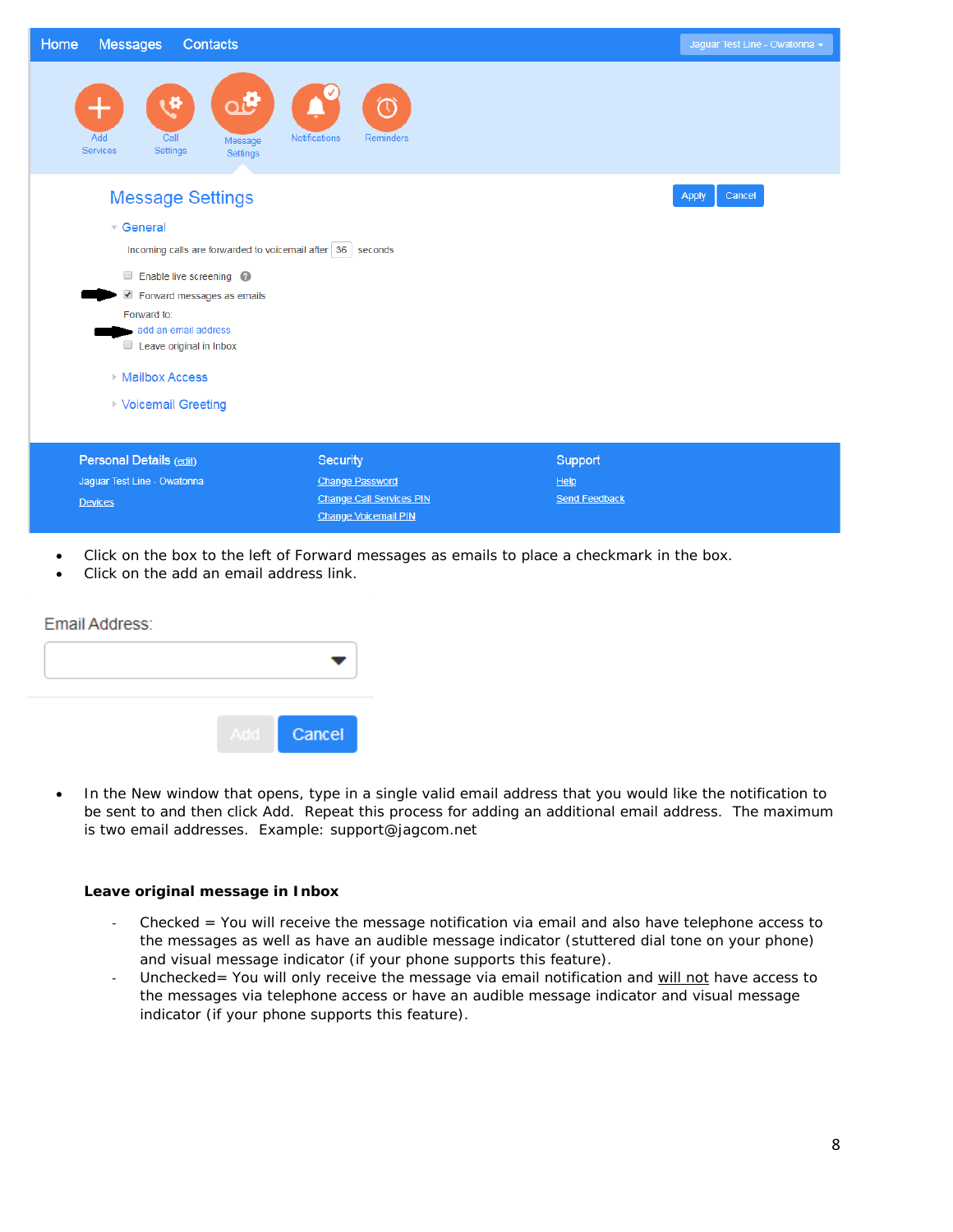### **Change how many times to ring your phone before the VM system answers the call**



| <b>Messages</b><br>Home<br><b>Contacts</b>                                                                                                  |                                                                         | Jaguar Test Line - Owatonna - |
|---------------------------------------------------------------------------------------------------------------------------------------------|-------------------------------------------------------------------------|-------------------------------|
| ය්<br>œ<br>Add<br>Call<br>Message<br><b>Services</b><br>Settings<br><b>Settings</b>                                                         | $\left(\mathfrak{t}\right)$<br><b>Notifications</b><br><b>Reminders</b> |                               |
| <b>Message Settings</b>                                                                                                                     |                                                                         | Apply Cancel                  |
| General                                                                                                                                     |                                                                         |                               |
| Incoming calls are forwarded to voicemail after 36 seconds                                                                                  |                                                                         |                               |
| Enable live screening @<br>Forward messages as emails<br>Forward to:<br>add an email address<br>Leave original in Inbox<br>▶ Mailbox Access |                                                                         |                               |
| ▶ Voicemail Greeting                                                                                                                        |                                                                         |                               |
|                                                                                                                                             |                                                                         |                               |
| Personal Details (edit)                                                                                                                     | Security                                                                | Support                       |
| Jaguar Test Line - Owatonna                                                                                                                 | <b>Change Password</b><br><b>Change Call Services PIN</b>               | He<br><b>Send Feedback</b>    |
| <b>Devices</b>                                                                                                                              | <b>Change Voicemail PIN</b>                                             |                               |

• The default time is 36 seconds (approximately 6 rings). Enter a new value here. Range: 0 - 60 seconds. A value of zero indicates that calls are forwarded immediately to the voicemail system. Click Apply.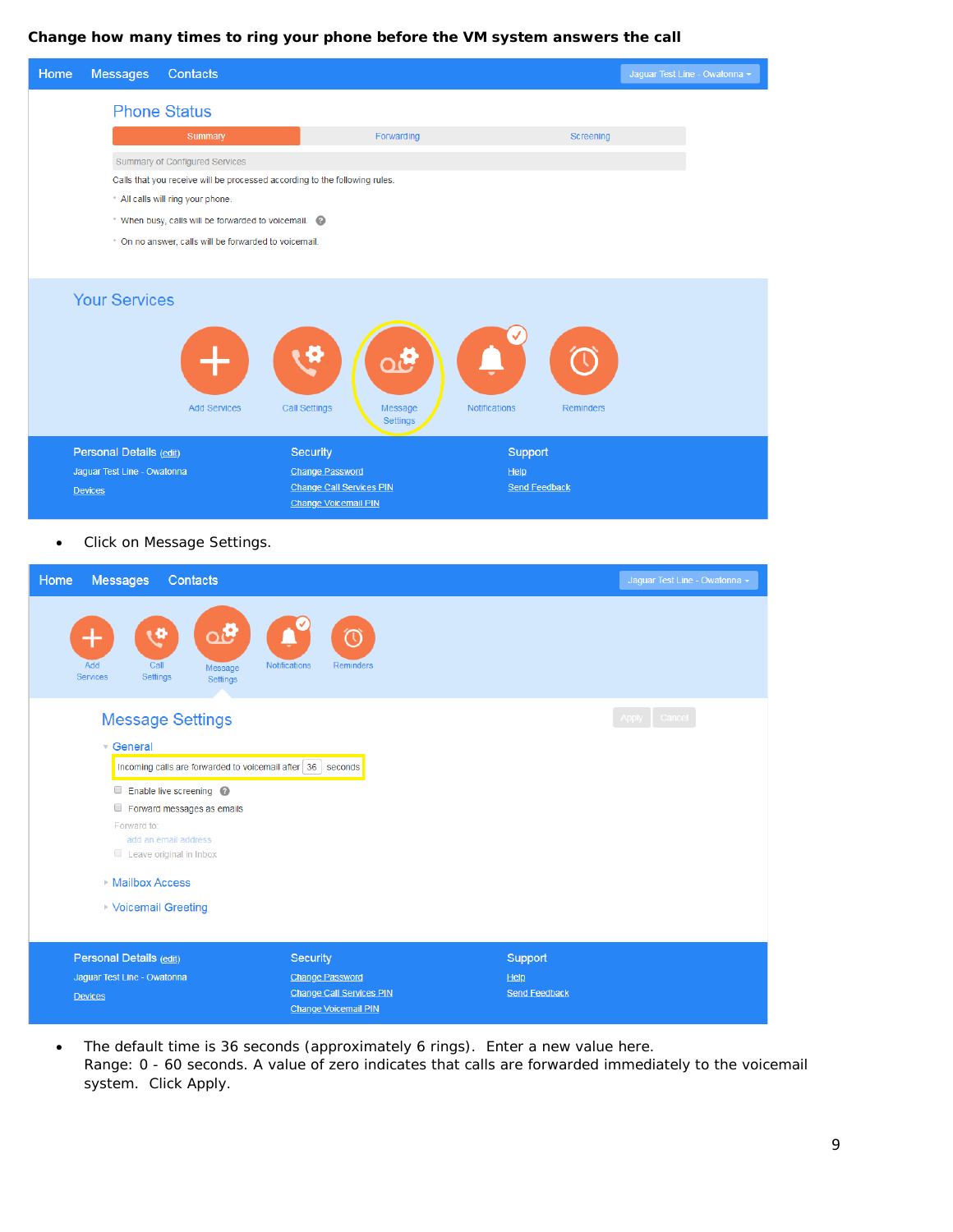### **Mailbox Access**

| Home           | <b>Messages</b>                                                            | Contacts                                              |                                                                |                                   | Jaguar Test Line - Owatonna - |  |  |
|----------------|----------------------------------------------------------------------------|-------------------------------------------------------|----------------------------------------------------------------|-----------------------------------|-------------------------------|--|--|
|                | <b>Phone Status</b>                                                        |                                                       |                                                                |                                   |                               |  |  |
|                |                                                                            | Summary                                               | Forwarding                                                     | Screening                         |                               |  |  |
|                |                                                                            | <b>Summary of Configured Services</b>                 |                                                                |                                   |                               |  |  |
|                | Calls that you receive will be processed according to the following rules. |                                                       |                                                                |                                   |                               |  |  |
|                | * All calls will ring your phone.                                          |                                                       |                                                                |                                   |                               |  |  |
|                | * When busy, calls will be forwarded to voicemail.                         |                                                       |                                                                |                                   |                               |  |  |
|                |                                                                            | * On no answer, calls will be forwarded to voicemail. |                                                                |                                   |                               |  |  |
|                |                                                                            |                                                       |                                                                |                                   |                               |  |  |
|                | <b>Your Services</b>                                                       | <b>Add Services</b>                                   | ×<br>k<br><b>Call Settings</b><br>Message<br>Settings          | <b>Notifications</b><br>Reminders |                               |  |  |
|                | Personal Details (edit)                                                    |                                                       | <b>Security</b>                                                | Support                           |                               |  |  |
|                | Jaguar Test Line - Owatonna                                                |                                                       | <b>Change Password</b>                                         | He                                |                               |  |  |
| <b>Devices</b> |                                                                            |                                                       | <b>Change Call Services PIN</b><br><b>Change Voicemail PIN</b> | <b>Send Feedback</b>              |                               |  |  |

• Click on Message Settings.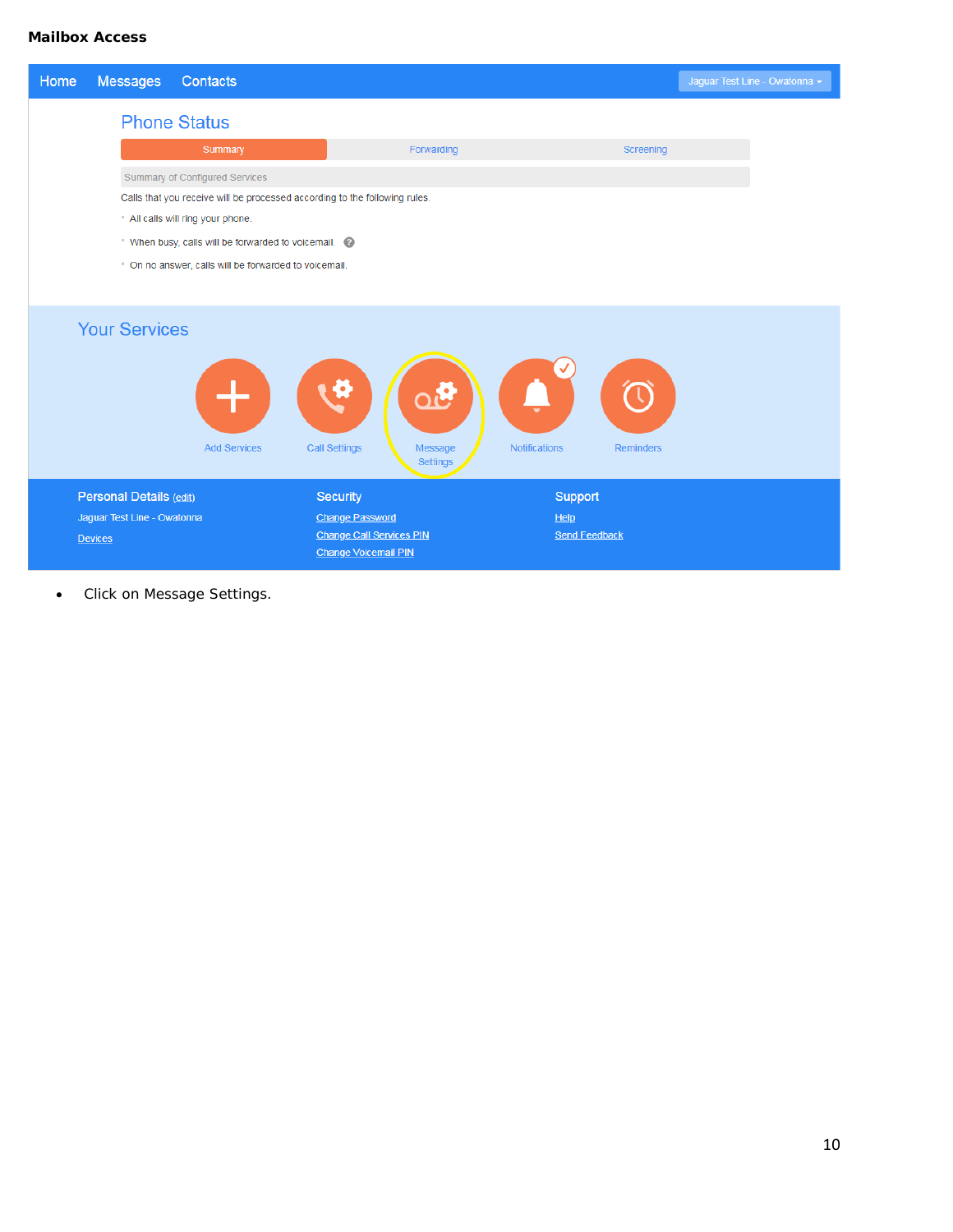| Home<br><b>Messages</b><br>Contacts                                                |                                                  | Jaguar Test Line - Owatonna - |
|------------------------------------------------------------------------------------|--------------------------------------------------|-------------------------------|
| Qι<br>رہ<br>╅<br>Add<br>Call<br>Message<br>Settings<br><b>Services</b><br>Settings | $\mathbb O$<br><b>Notifications</b><br>Reminders |                               |
| <b>Message Settings</b>                                                            |                                                  | Apply Cancel                  |
| $\sqrt{ }$ General                                                                 |                                                  |                               |
| Incoming calls are forwarded to voicemail after 36                                 | seconds                                          |                               |
| Enable live screening @                                                            |                                                  |                               |
| Forward messages as emails                                                         |                                                  |                               |
| Forward to:                                                                        |                                                  |                               |
| add an email address                                                               |                                                  |                               |
| Leave original in Inbox                                                            |                                                  |                               |
| <b>Mailbox Access</b>                                                              |                                                  |                               |
| Skip PIN                                                                           |                                                  |                               |
| ■ Fast Login                                                                       |                                                  |                               |
| Auto-play voicemail                                                                |                                                  |                               |
| Voicemail playback Details and Message                                             |                                                  |                               |
| <b>Voicemail Greeting</b>                                                          |                                                  |                               |
| Personal Details (edit)                                                            | Security                                         | Support                       |
| Jaguar Test Line - Owatonna                                                        | <b>Change Password</b>                           | Help                          |

• Expand Mailbox access by clicking the arrow symbol to the left of Mailbox access.

Devices

**Change Call Services PIN** 

Change Voicemail PIN

Skip PIN= If Skip PIN is enabled, when accessing your mailbox from your own telephone you are not required to enter your PIN. This saves you time, but reduces security as anybody with access to your telephone can then access your mailbox.

**Send Feedback** 

- Fast Login= Enabled by default. Generally when you dial into your mailbox you are asked to enter both your phone number and PIN. However if Fast Login is enabled, when accessing your mailbox from your own telephone, your phone number is recognized automatically and you only need to enter your PIN.
- Auto-play Voicemail= If auto-play is enabled, when you log into your mailbox, instead of hearing the main menu your messages will start playing immediately.
- Voicemail playback= When your messages are played to you, you can choose whether you wish to hear the message details (who the message is from and when it was left), only the message itself, or both.